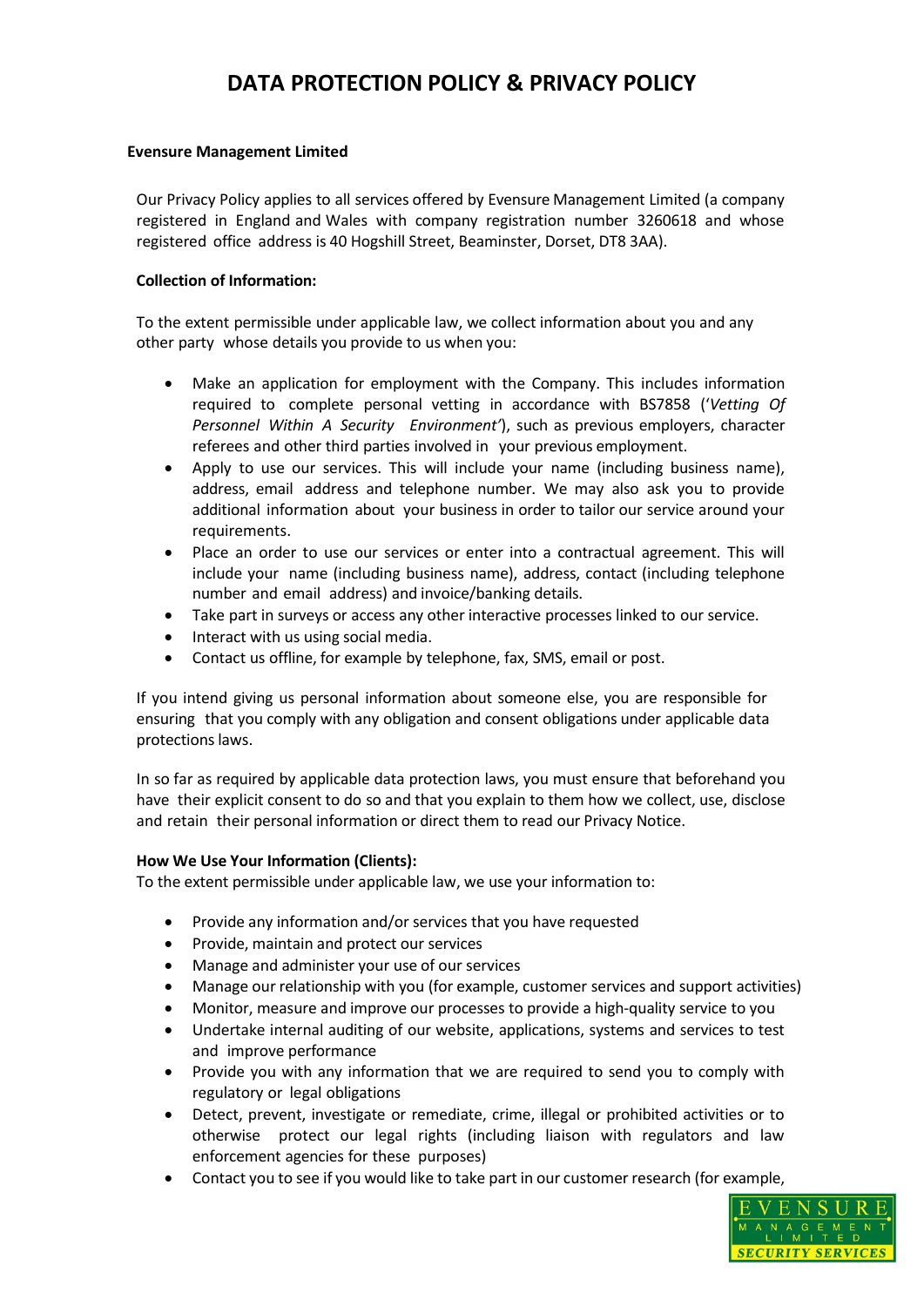feedback on your use of our services)

- To monitor, carry out statistical analysis and benchmarking, provided that in such circumstances it is on an aggregated basis which will not be linked back to you or any living individual.
- To the extent permitted by applicable law, we retain information about you after the termination of any contract or other agreement. This information will be held and used for as long as permitted for legal, regulatory, fraud prevention and legitimate business purposes.

## **How We Use Your Information (Clients) (Cont.):**

We monitor and record our communications with you, including e-mails and phone conversations.

Information which we collect may then be used for training purposes, quality assurance, to record details about our website and services you enquire about, and in order to meet our legal and regulatory obligations generally.

## **Sharing Your Information:**

We may share your information with:

- Our service providers and business partners (including their sub-contractors) or third parties which process information on our behalf (e.g. payment processing providers and those organisations we engage to help us send communications to you) so that they may help us to provide you with the services you have requested.
- Third parties used to facilitate payment transactions, for example clearing systems, financial institutions and transaction beneficiaries;
- Third parties where you have a relationship with that third party and you have consented to us sending information (for example sub-contracted engineers)
- Credit reference and fraud prevention agencies
- Regulators to meet Evensure Management's legal and regulatory obligations
- Law enforcement agencies so that they may detect or prevent crime or prosecute offenders.
- Any third party in the context of actual or threatened legal proceedings, provided we can do so lawfully (for example in response to a court order)
- Any third party in order to meet our legal and regulatory obligations, including statutory or regulatory reporting or the detection or prevention of unlawful acts
- Government departments where reporting is mandatory under applicable law.
- We may share non-personally identifiable information about the use of our website, applications and services publicly or with third parties but this will not include information that can be used to identify you.

## **How We Use Your Information (Employees):**

It is necessary for the Company to hold, process and retain information provided by you, for the purpose of effectively managing your employment. This includes, but is not limited to, administering and maintaining personnel records, paying salary and other remuneration and benefits and assessing your suitability for assignments.

We may make such relevant personal data available to 'data processors' (these are business partners such as advisers and payroll administrators, regulatory authorities, potential future employers (for reasons of TUPE transfer), governmental or quasi-governmental organisations,

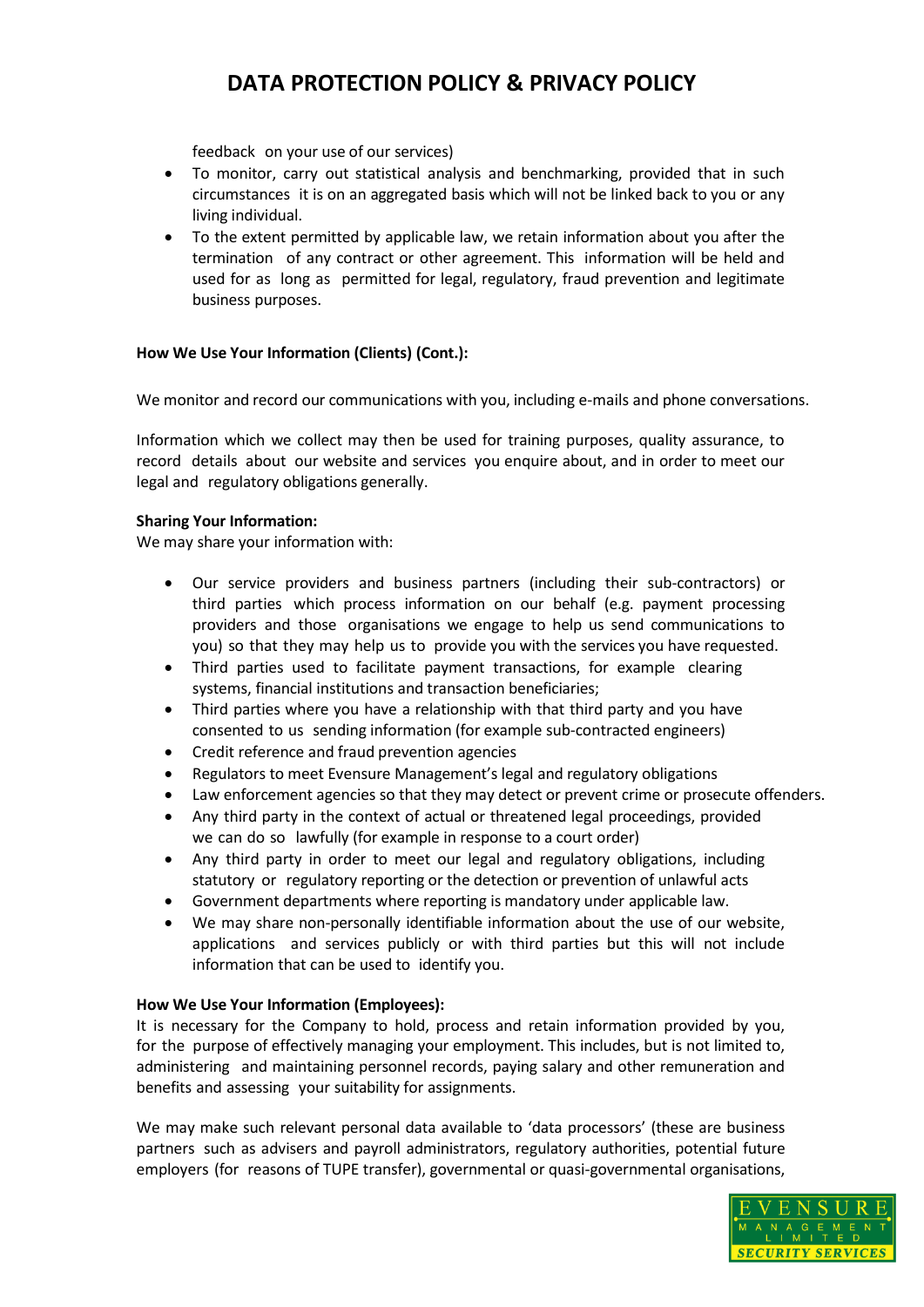training providers and vetting services.

All Evensure Management staff, whether permanent or temporary, must be aware of the requirements of GDPR when they collect or process data.

We monitor and record our communications with you, including e-mails and phone conversations; for quality and training purposes.

## **Your Information and Your Rights:**

If you are based within the EEA or within another jurisdiction having similar data protection laws, in certain circumstances you have the following rights:

- •The right to be told how we use your information and obtain access to your information.
- •The right to have your information rectified or erased or place restrictions on processing your information.
- •The right to object to the processing of your information.

#### **Your Information and Your Rights:**

- The right to have any information you provided to us on an automated basis returned to you in a structured, commonly used and machine-readable format, or sent directly to another company, where technically feasible ("data portability").
- Where the processing of your information is based on your consent, the right to withdraw that consent subject to legal or contractual restrictions.
- The right to object to any decisions based on the automated processing of your personal data.
- The right to lodge a complaint with the supervisory authority responsible for data protection matters (e.g. in the UK, the Information Commissioner's Office).

If we hold any information about you which is incorrect or if there are any changes to your details, please let us know by so that we can keep our records accurate and up to date.

If you withdraw your consent to the use of your personal information for purposes set out in our Privacy Notice, we may not be able to provide you with the level of service you require or manage your employment either effectively or at all.

We will retain your personal information for the duration of our business relationship and afterwards for as long as is necessary and relevant for our legitimate business purposes, in accordance with recommended statutory retention periods or as otherwise permitted by regulation.

Where we no longer need your personal information, we will dispose of it in a secure manner (without further notice to you).

#### **Changes to our Privacy Policy:**

We may change our Privacy Policy from time to time. However, we will not reduce your rights under this Privacy Notice. We will always update this Privacy Policy on our website.

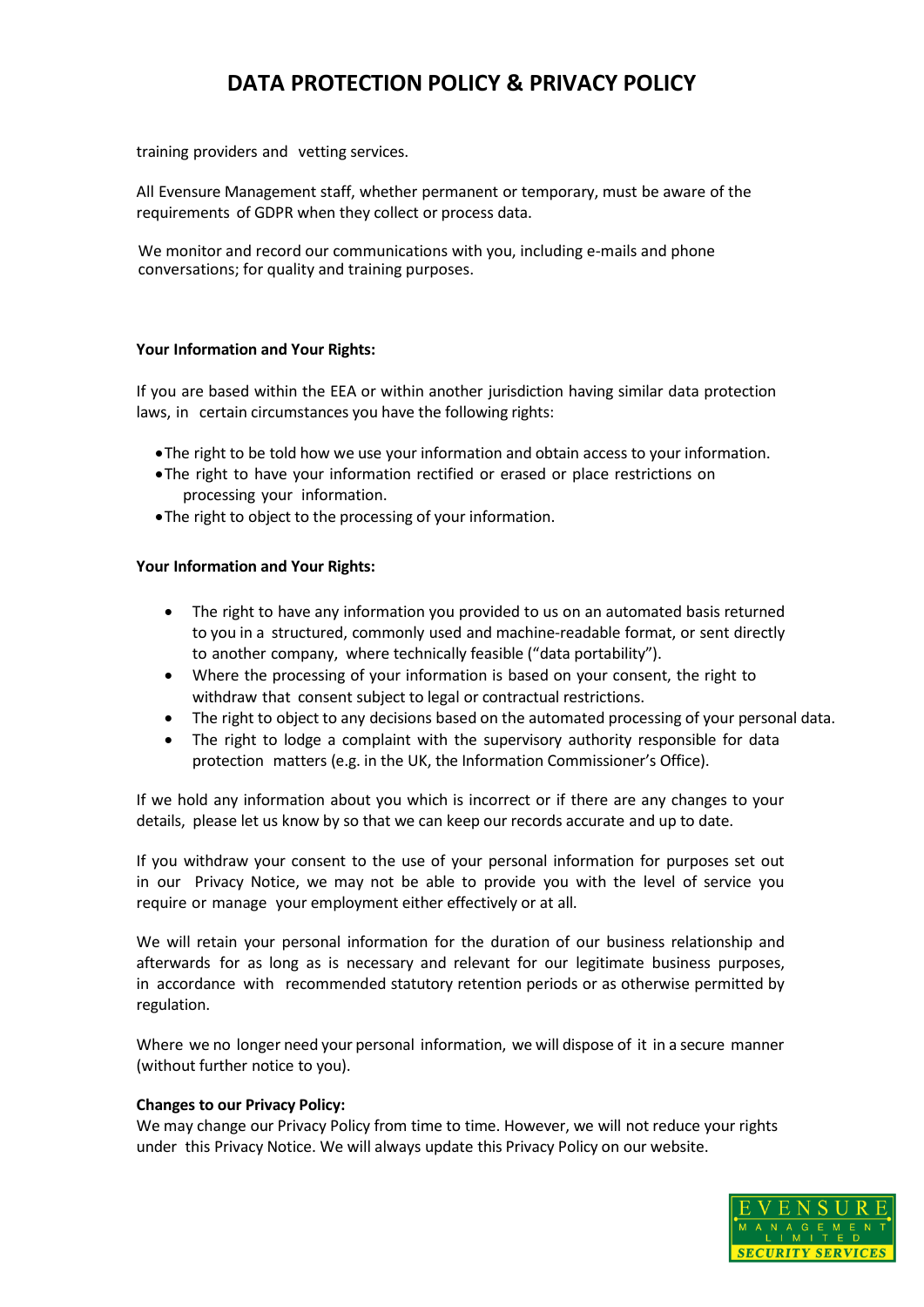#### **Security and Storage of Information:**

We will keep your information secure by taking appropriate technical and organisational measures against its unauthorised or unlawful processing and against its accidental sharing, loss, destruction or damage. However, we cannot guarantee the security of information which is transmitted to our website or applications, or to other websites or applications via an internet or similar connection.

### **Transfers outside of the European Economic Area:**

Personal information in the European Union is protected by data protection laws but other countries do not necessarily protect your personal information in the same way.

Our website and some of our applications may also be hosted outside of the EEA (which means all the EU countries plus Norway, Iceland and Liechtenstein - "EEA") and this means that we may transfer any information which issubmitted by you through the website or the application outside the EEA.

We take steps to ensure that where your information is transferred outside of the EEA by our service providers and hosting providers, appropriate measures and controls in place to protect that information in accordance with applicable data protection laws and regulations.

By using our website, products or services or by interacting with us in the ways described in this Privacy Notice, you consent to the transfer of your information outside the EEA in the circumstances set out in this Privacy Notice. If you do not want your information to be transferred outside the EEA you should not use our website, applications or services.

## **Other Sites and Social Media:**

If you follow a link from our website, application or service to another site or service, this notice will no longer apply. We are not responsible for the information handling practices of third party sites or services and we encourage you to read the privacy notices appearing on those sites or services.

Our websites, applications or services may enable you to share information with social media sites, or use social media sites to create your account or to connect your social media account. Those social media sites may automatically provide us with access to certain personal information retained by them about you (for example any content you have viewed). You should be able to manage your privacy settings from within your own third party social media account(s) to manage what personal information you enable us to access from that account.

## **Cookies, Analytics and Traffic Data:**

Cookies are small text files which are transferred from our websites, applications or services and stored on your device. We use cookies to help us provide you with a personalised service, and to help make our websites, applications and services better for you.

Our cookies may be session cookies (temporary cookies that identify and track users within our websites, applications or services which are deleted when you close your browser or leave your session in the application or service) or persistent cookies (cookies